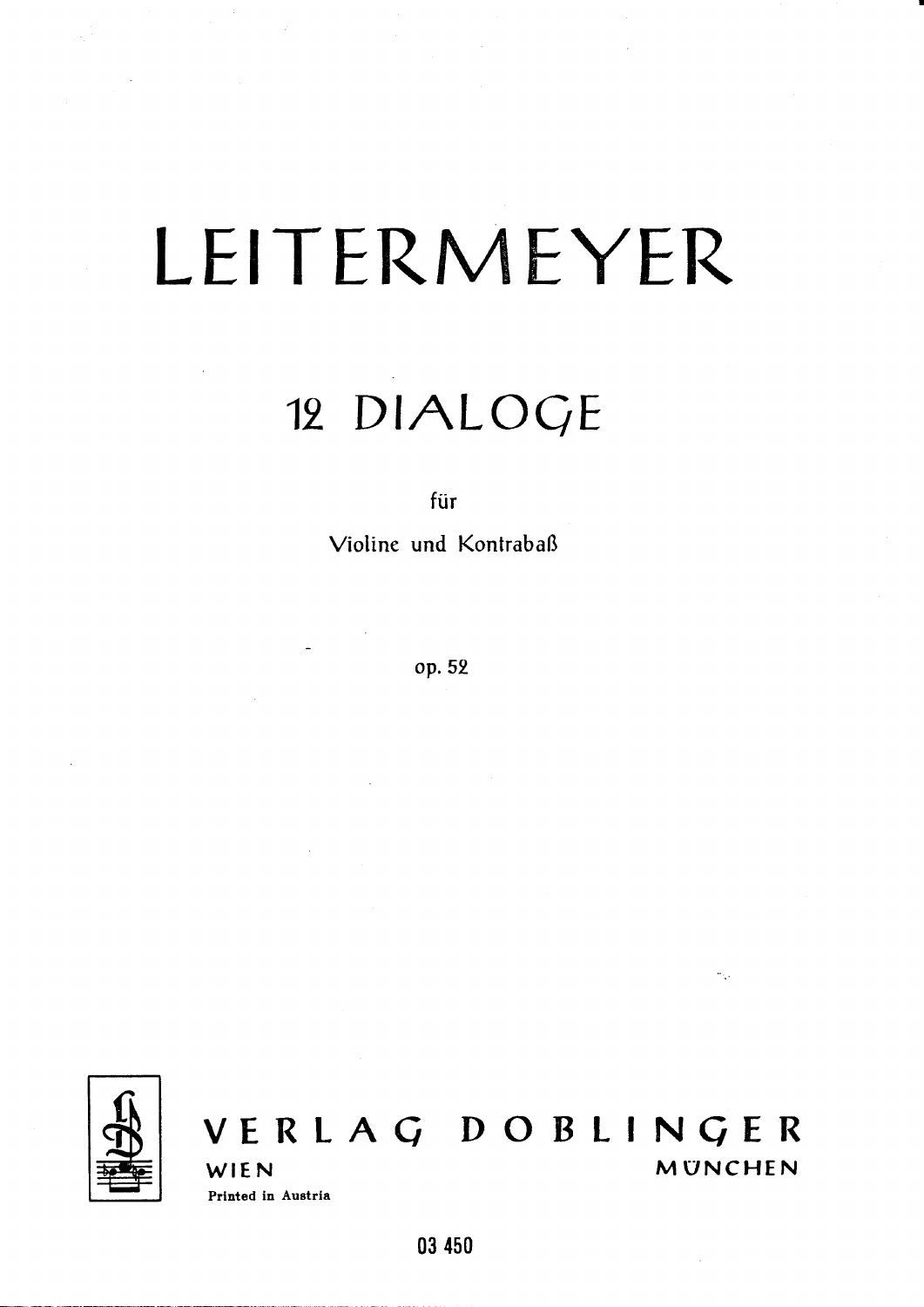

für Violine und Kontrabaß

Der Kontrabaßpart ist um eine Oktave iöher zu spielen

Fritz Leitermeyer, op. 52



Copyright 1975 by Ludwig Doblinger (Bernhard Herzmansky) K.G., Wien, München. D.14.437

ca.  $11\frac{1}{2}$  Min.

Scordatura des Kontrabasses: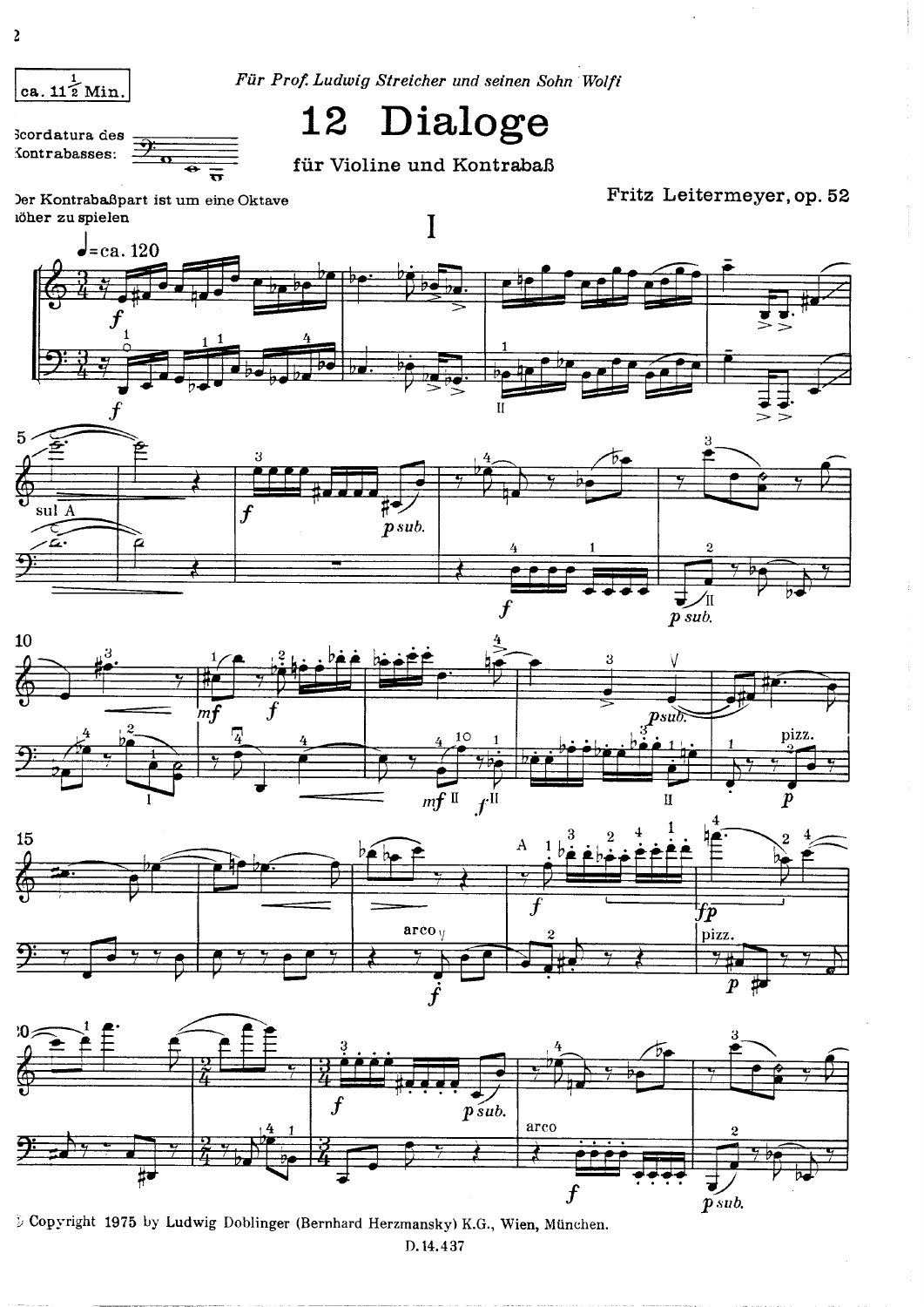



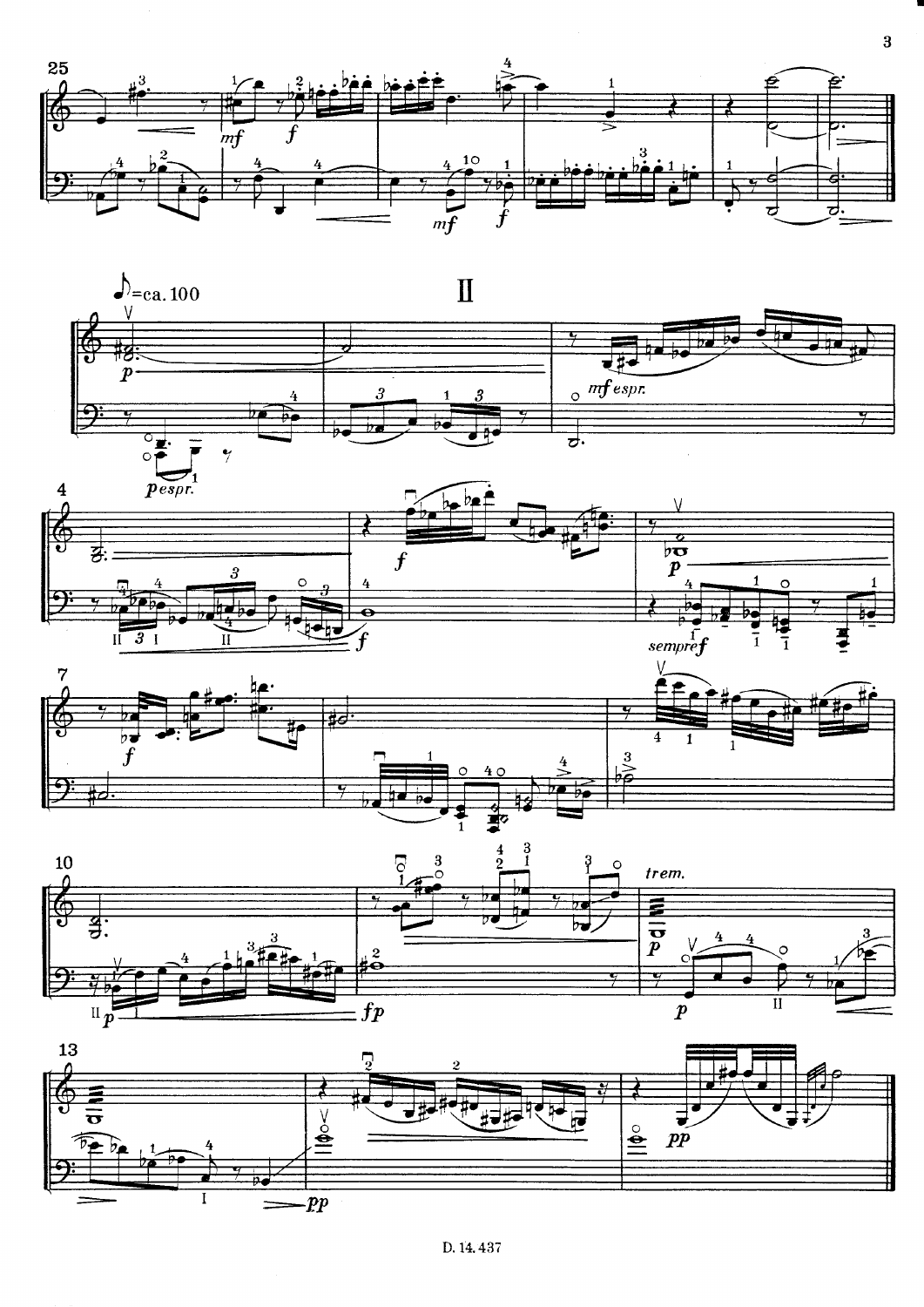

 $\overline{4}$ 







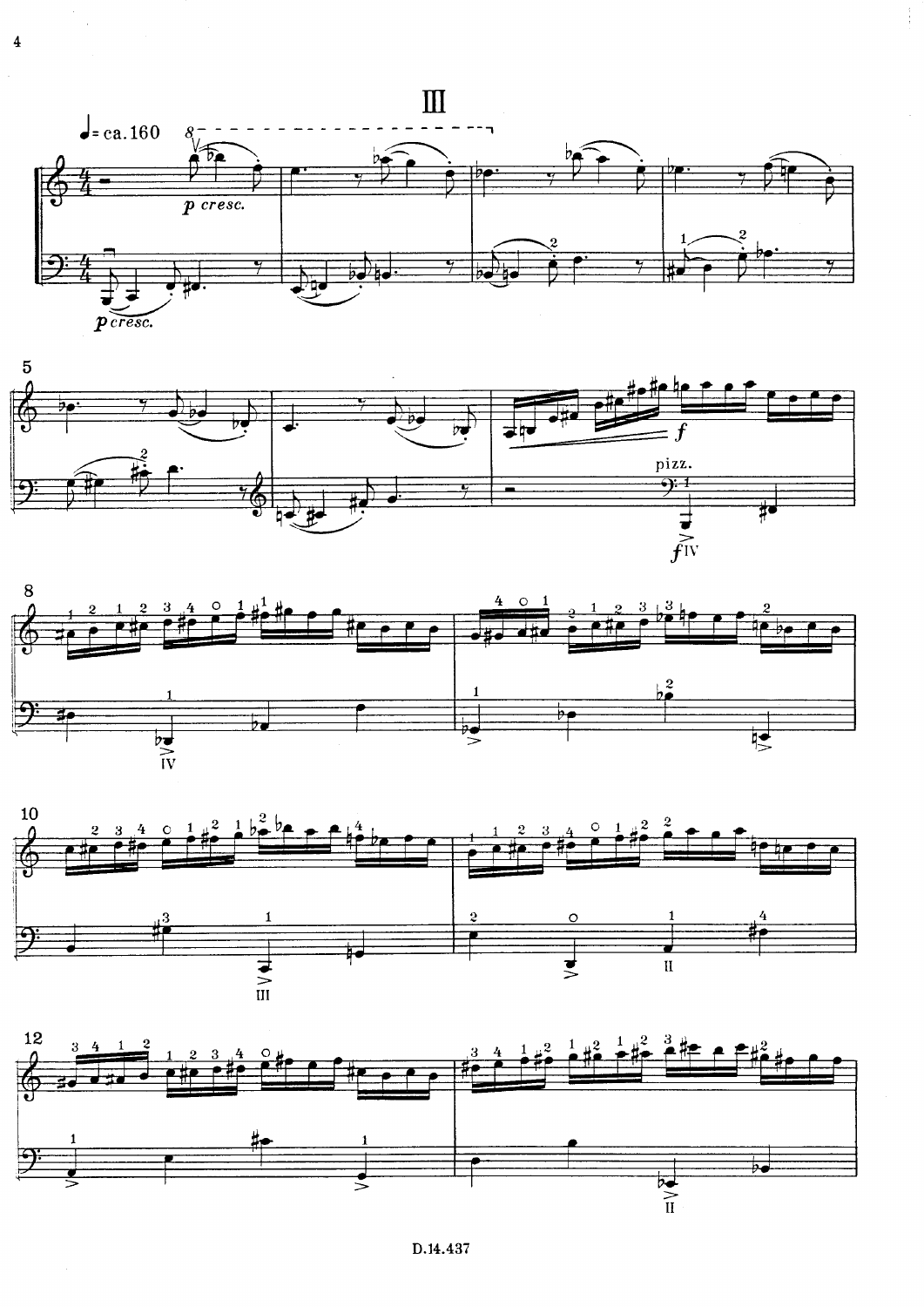

 $\overline{5}$ 







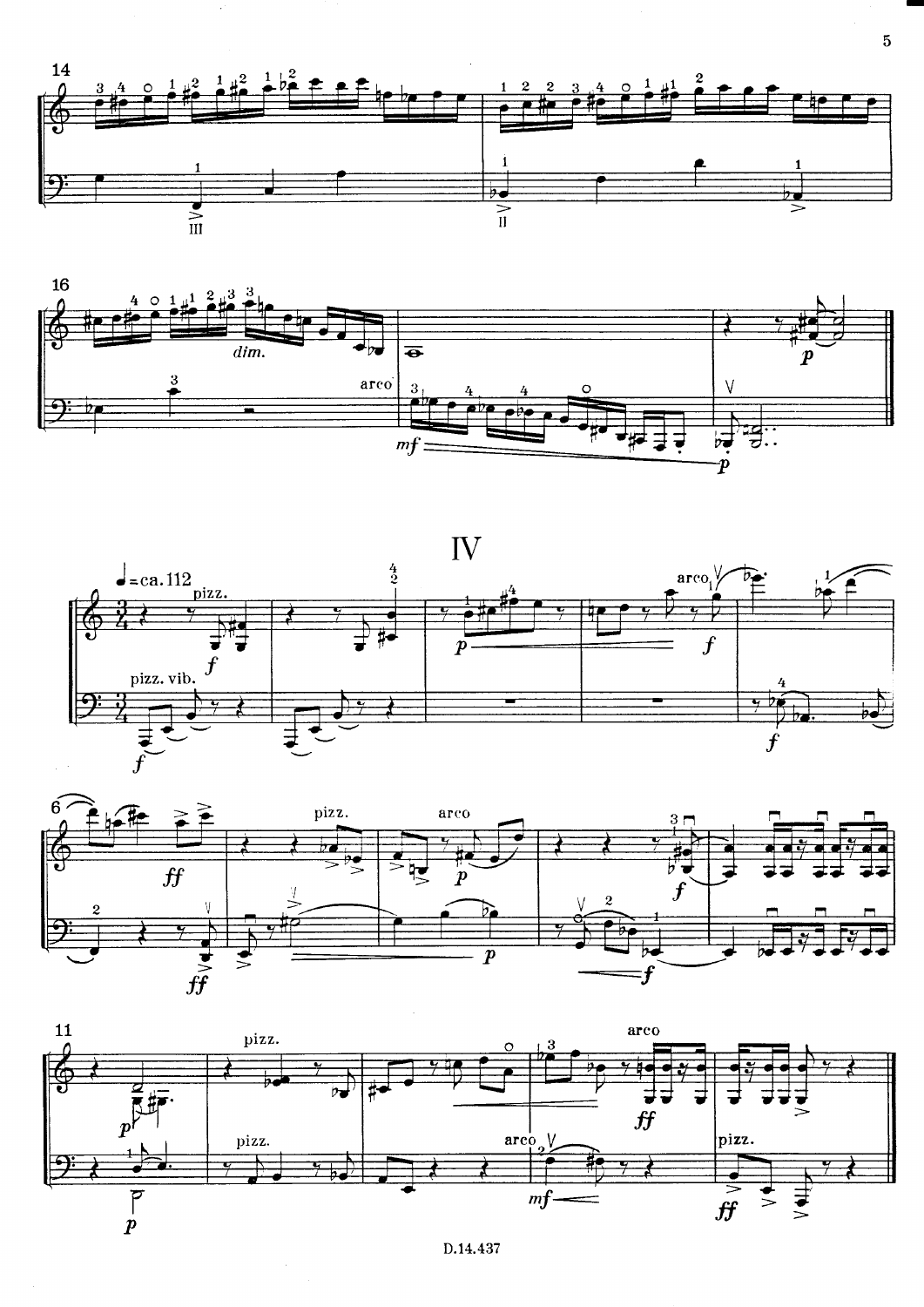









D.14.437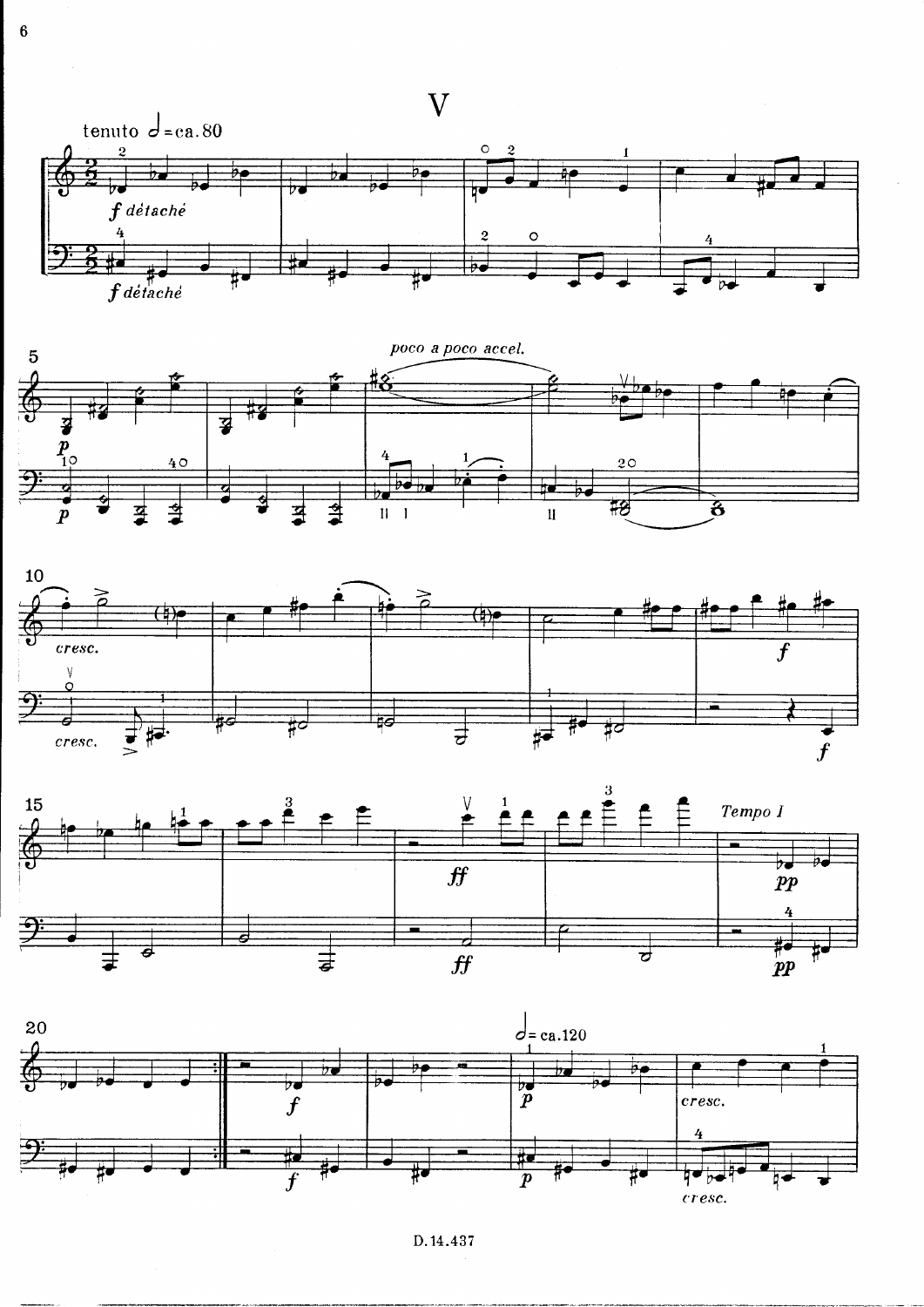

VI









D.14.437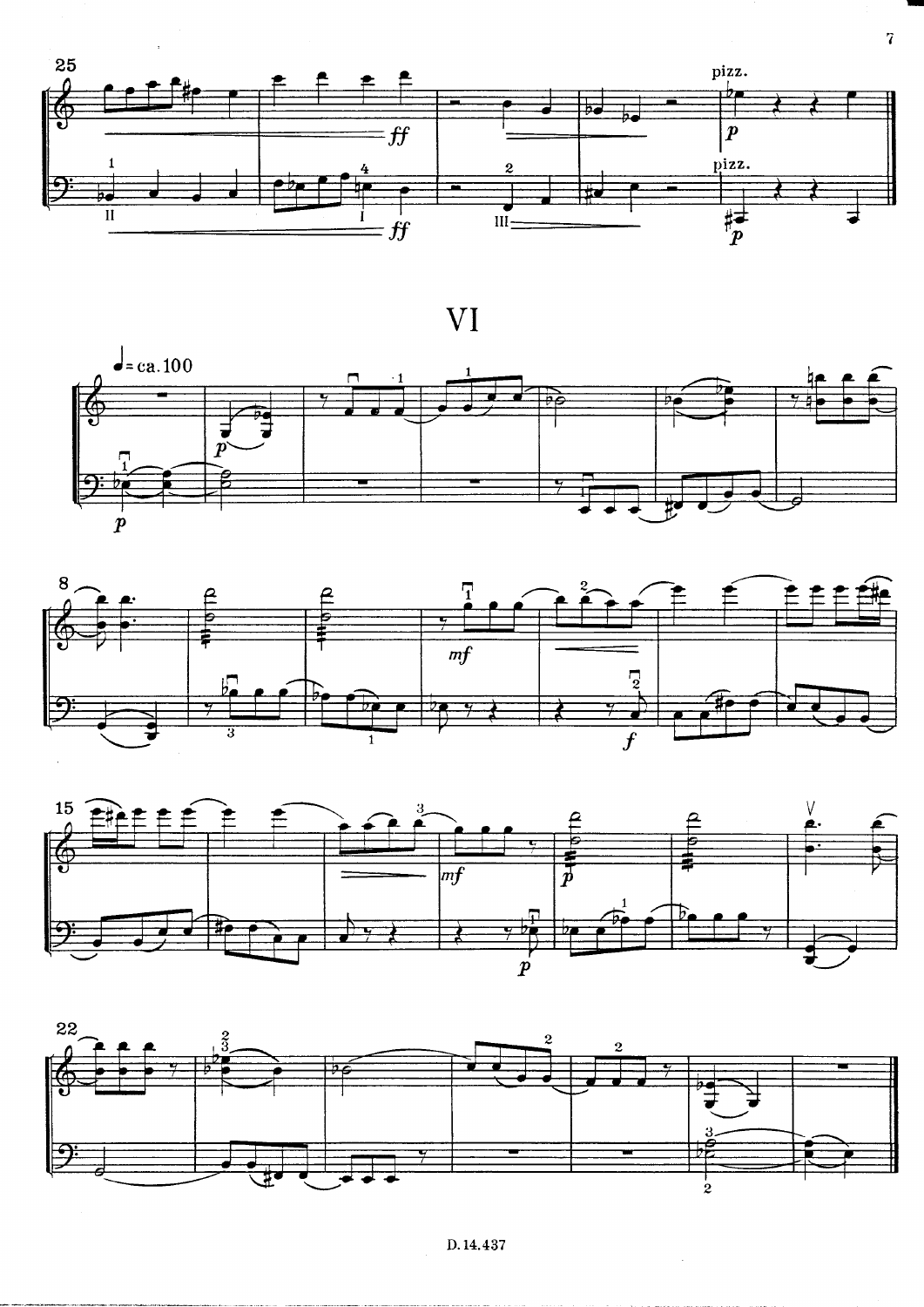









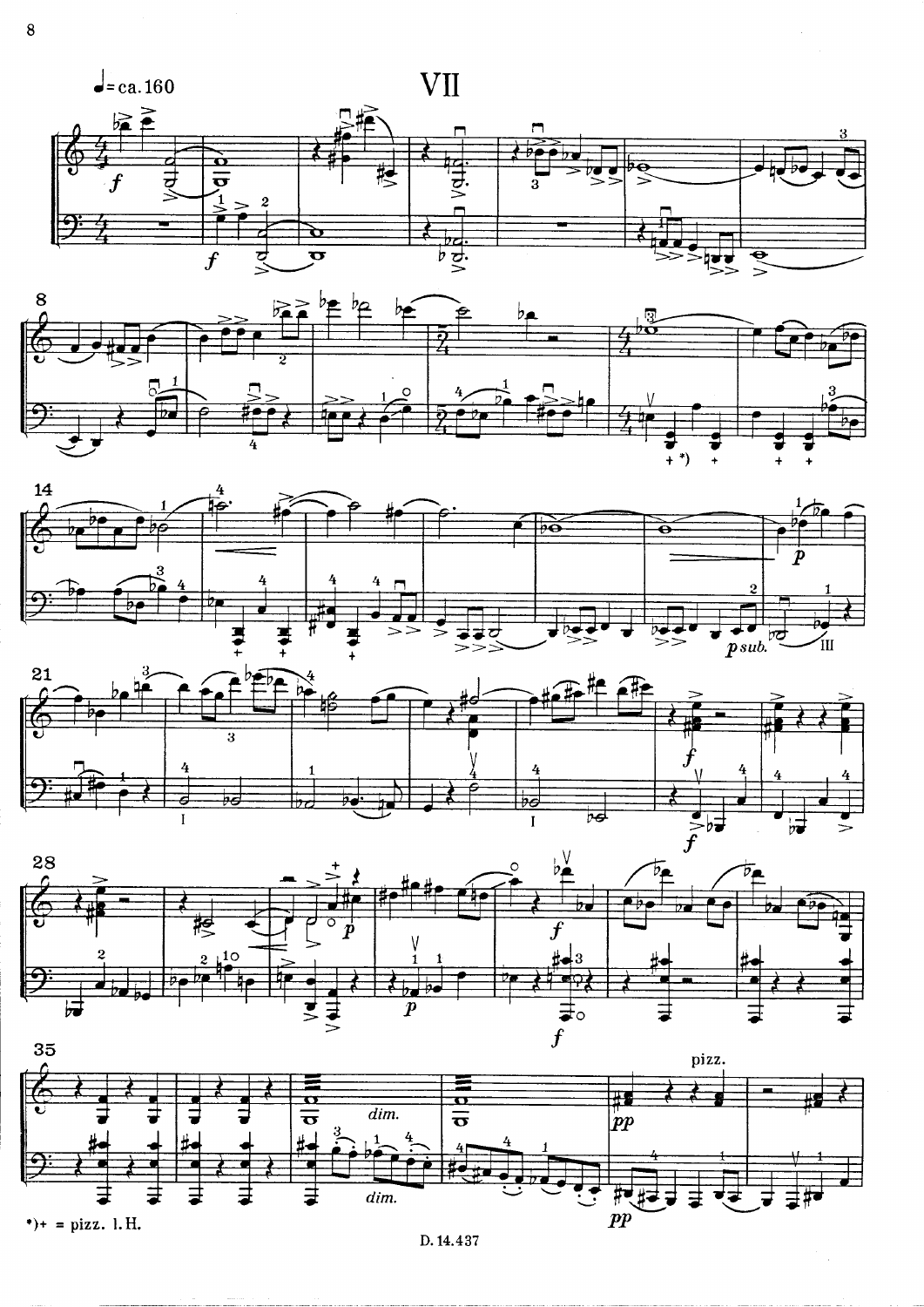

**VIII** 









D. 14.437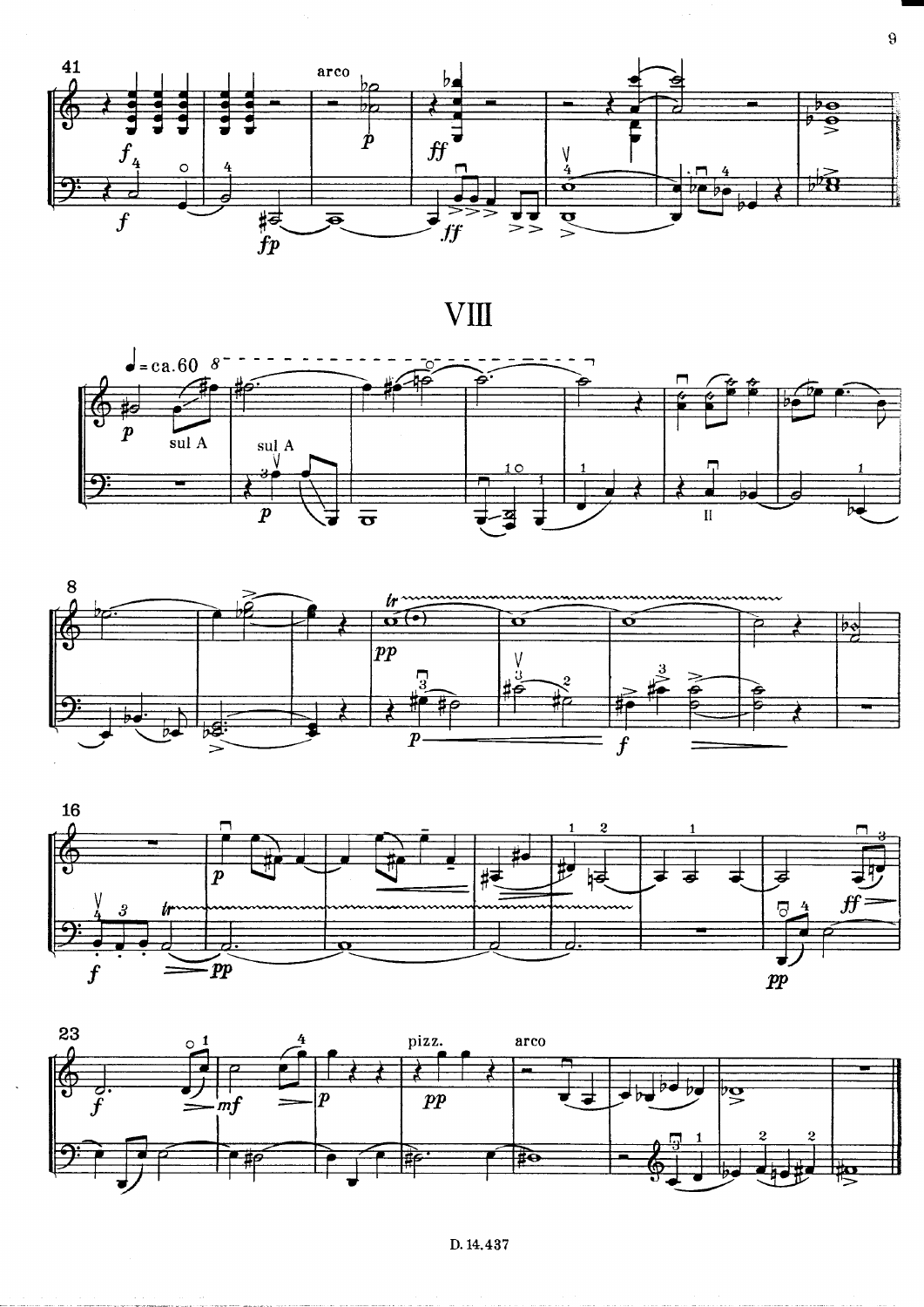













 $\overline{\phantom{a}}$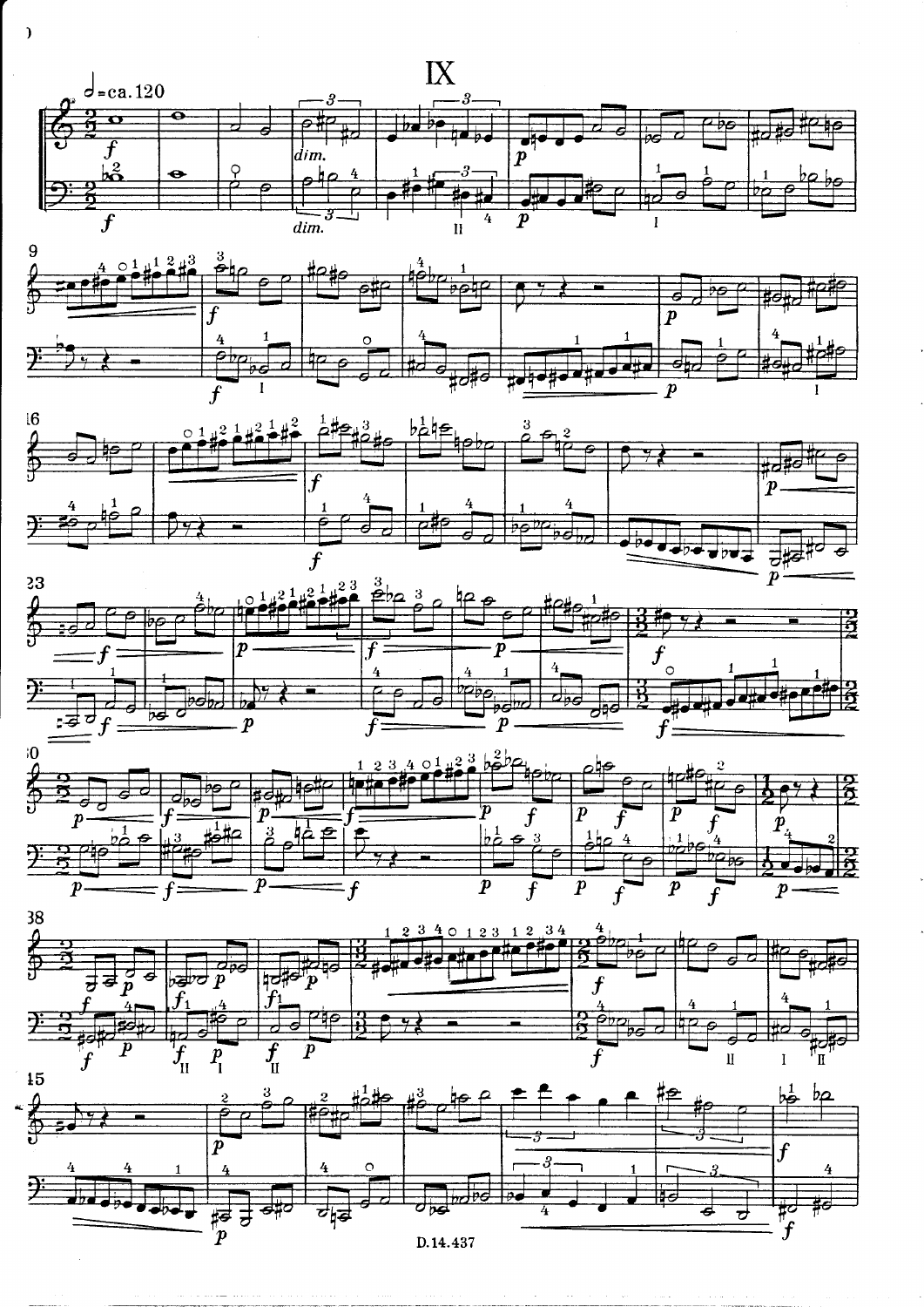

 $\phi$  = Saite aufschlagen lassen.











D.14.437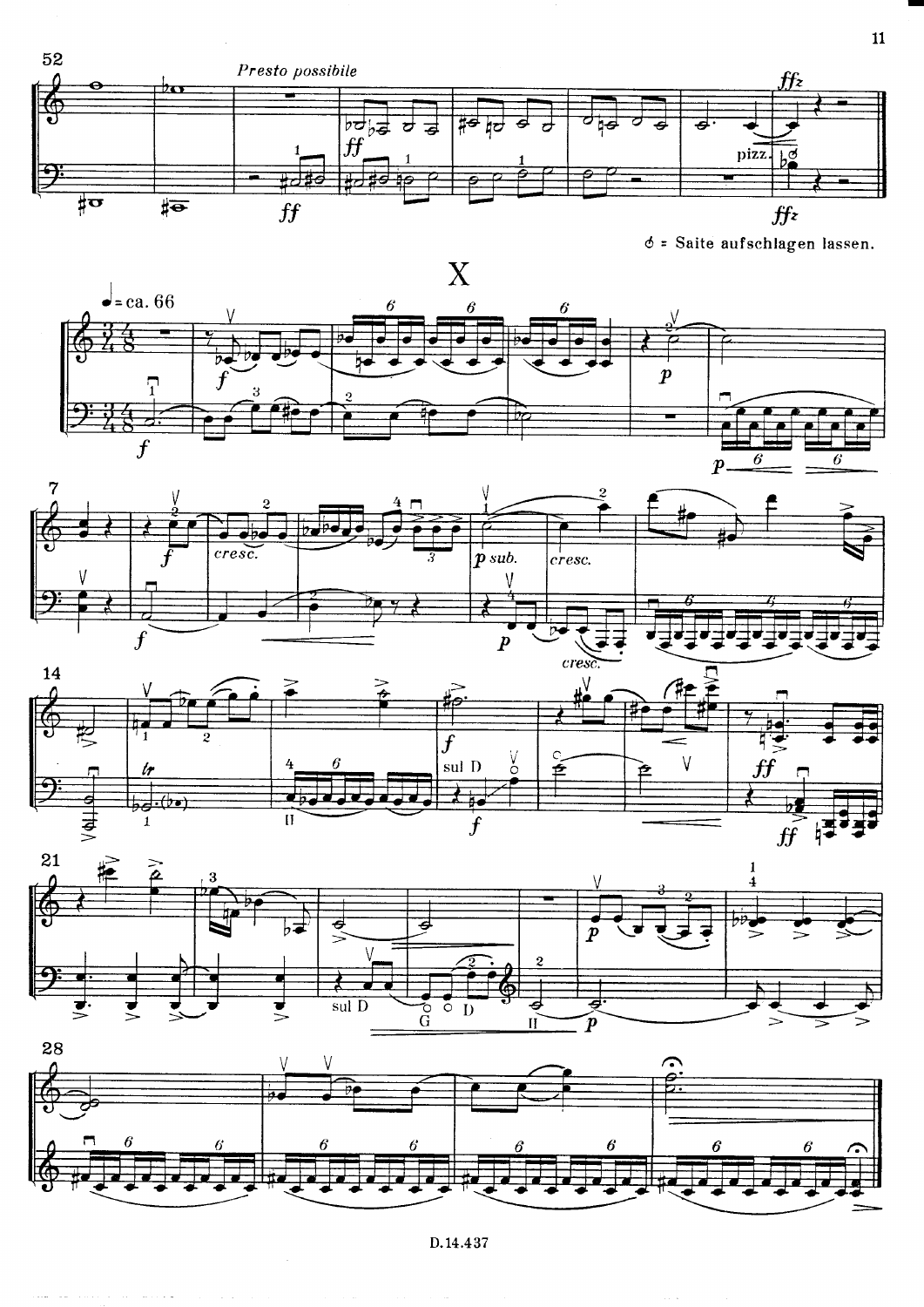











 $\overline{2}$